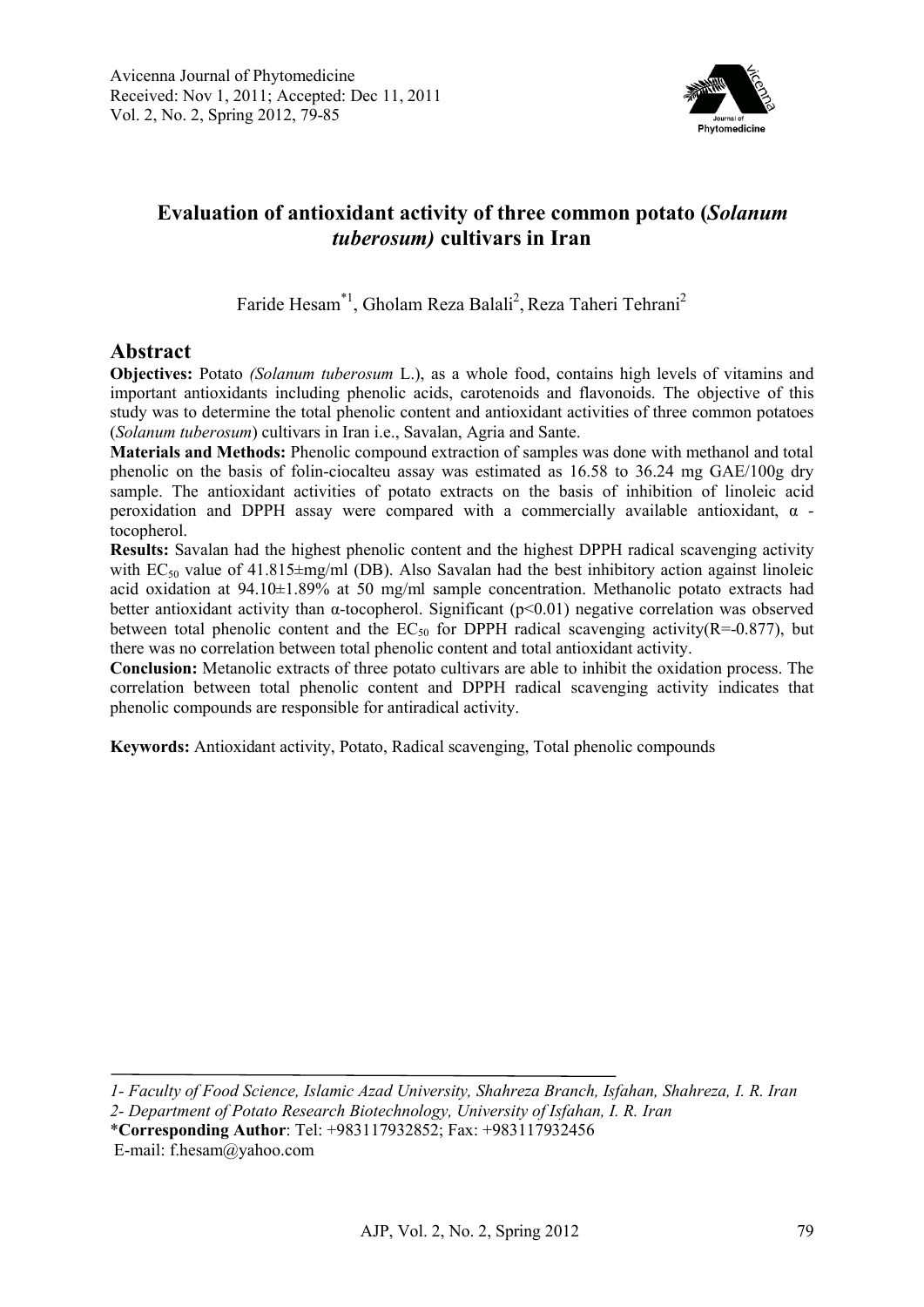# **Introduction**

In recent years, much emphasis has been placed on functional properties of various fruits and vegetables and their contribution to human health. A variety of phytochemicals, e.g. phenolics, carotenoids and flavonoids, have been shown to possess functional properties such as antimicrobial, antimutagenic, and free radical scavenging activity (Friedman, 1997). Free radicals induce oxidative stress, which may result in damage to DNA, proteins and lipids, leading to chronic illnesses including cancer, cardiovascular diseases and inflammation (Gomes et al., 2003). Phenolic compounds can suppress free radical-induced oxidative stress and reduce the onset of these chronic illnesses. Synergistic effects of beneficial compounds in whole foods provide better protection against diseases than single-nutrient supplements (Ho et al., 2004).

Potato *(Solanum tuberosum* L.), as a whole food, also contains high levels of vitamins and important antioxidants, including phenolic acids, carotenoids and flavonoids (Reddivari et al., 2007). Potato is the fourth most important food crop worldwide and its anuual production in Iran is 4.2 million tons. Studies on potato phenolics indicated the presence of chlorogenic acid, caffeic acid, vanillic acid, p-coumaric acid, gallic acid and rutin (Reddivari *et al.,* 2007; Nara *et al.,* 2006). Freeze-dried methanol or ethanol extracts of potato peel revealed that gallic acid was the most abundant phenolic compound, followed by caffeic acid, chlorogenic acid, protocatechic acid and vanillic acid (Siwawej & Jaisaard, 2003). Potato extracts exhibit antioxidant activity as demonstrated by Nara et al. (2006), Reyes (2005), Halvorsen et al. (2002), Karadeniz et al. (2005), Kaur & Kapoor (2002), Lachman et al. (2000), Singh & Rajini (2004) and Rombaoa et al. (2009). The antioxidant activity of patatin, the tuber storage protein of potato, had also been investigated (Liu et al., 2003). Antioxidant activity of plant materials was traditionally attributed to well-known phytochemicals such as alphatocopherol, ascorbic acid and beta-carotene (Cao et al., 1996; Kalt, 2005; Kaur & Kapoor, 2002). Current antioxidant researches, however, are primarily focused on polyphenolic compounds, the principal components responsible for antioxidant activity as established by *in vitro* lipid oxidation models (Vinson et al*.,* 1998; Kaur & Kapoor, 2002). According to the study conducted by Vinson et al. (1998), potato had the second best inhibitory action on low-density lipoprotein oxidation among 23 vegetables analyzed despite having the lowest phenolic content. Kaur & Kapoor (2002) classified several Asian vegetables according to total phenolic content and placed potato in the medium category where phenolic content was between 100 and 200 mg catechol/100 g. The oxygen radical absorbance capacity (ORAC) assay, conducted by Cao et al. (1996), ranked potato at 13 among 22 vegetables analyzed for antioxidant activity.

Although the phenolic content of potato relative to other vegetables is low, high consumption of potato in our diet could increase the dietary intake of these bioactive compounds effectively. The purpose of the present study was to evaluate the total phenolic content and antioxidant activity of three potato cultivars in Iran to elucidate their antioxidative capacity. The antioxidant activities which include inhibition of linoleic acid peroxidation and radical scavenging of the methanolic potato extracts were compared with a commercially available antioxidant, alphatocopherol

## **Material and Methods**

### **Sample (Preparation of sweet potato flour)**

Three potato cultivars 'Savalan, Sante and Agria' were obtained from Potato Research Biotechnology Department, university of Isfahan. The tubers were washed and cut into 2-cm slices. After steaming for 15 min at 100°C (to prevent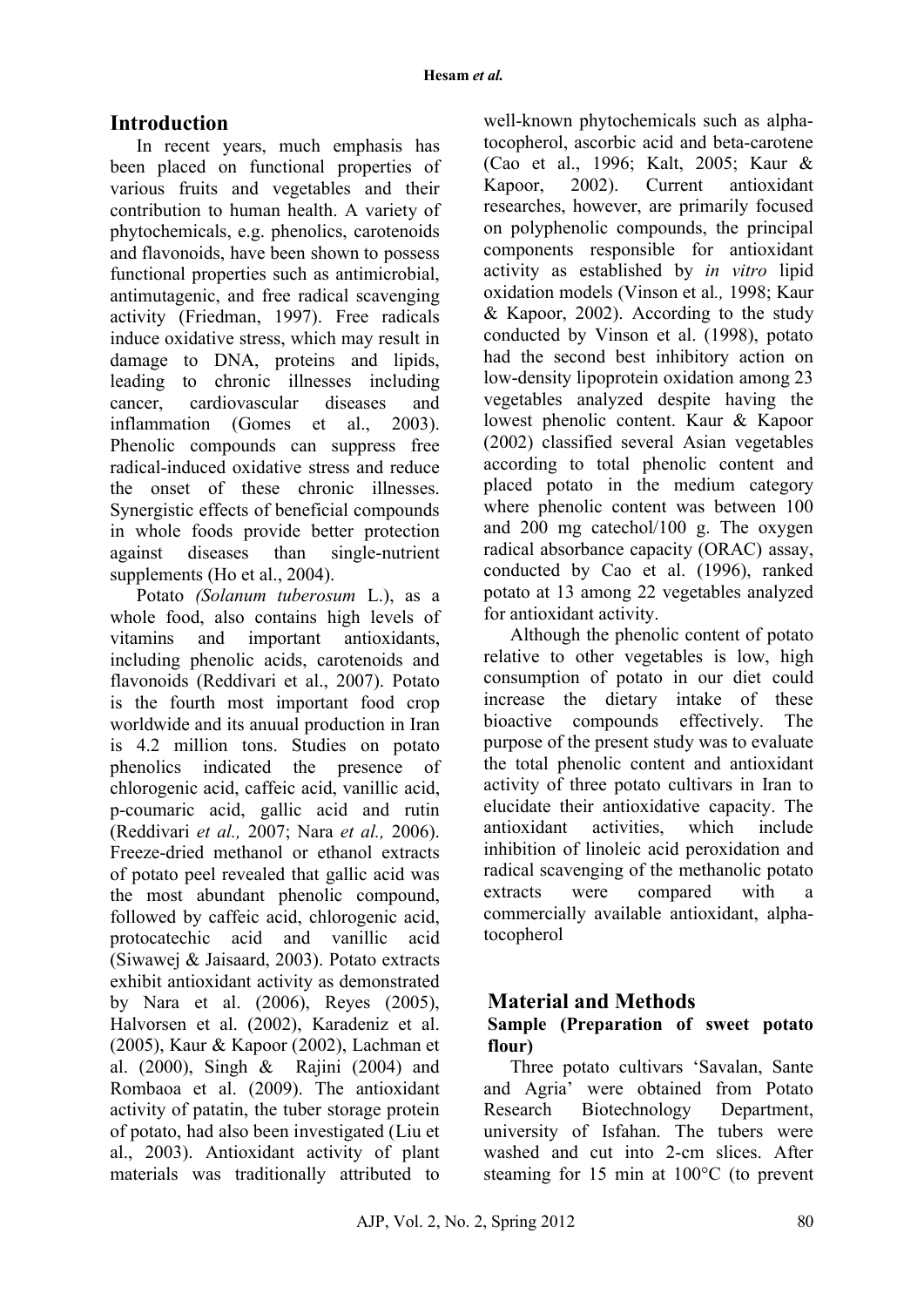browning of the flesh), the slices were allowed to cool at room temperature. The flesh was then removed from the peel by hand, freeze-dried (DW8, Heto Holten, Denmark) and ground to fine powder. The prepared flour was kept at 4° C until use.

# **Extraction of phenolic compounds**

Phenolic compound extraction was carried out according to the method of Romboea et al. (2009). A volume of 80 ml methanol was added to ten grams of potato flour to produce a slurry suspension and kept overnight in room temperature. The prepared suspension was filtered using Whatman No.1 filter paper and the filtrate was diluted to 100 ml by adding methanol. Sample solutions were stored at 4 °C in amber bottles and used as the stock solution (100 mg/ml) for subsequent analyses.

## **Determination of total phenolic compounds using Folin-Ciocalteu Phenolic reagent**

The total phenolic compounds in the potato extracts were determined with Folin-Ciocalteu reagent according to the method of Slinkard & Singleton (1997), using gallic acid as a standard phenolic compound. A volume of 200 microlitres of the sample was mixed with 1.4 ml distilled water and 100 µl of Folin–Ciocalteu reagent. After at least 30 seconds but not more than 8 minutes, 300 µl of 20% Na2CO3 solution was added and the mixture was allowed to stand for 2 h. The absorbance was measured at 765 nm with Biowaven UV– Vis Spectrophotometer (Biochrom WPA, England). Standard solutions of Gallic acid  $(10 - 100$  ppm) were similarly treated to prepare the calibration curve. The amount of total phenolic compounds in the potato extracts was determined in mg Gallic acid equivalent (GAE) /100 g dry sample, using the equation obtained from the standard Gallic acid graph. For each cultivar, five replications were considered.

### **Antioxidant activity by ferric thiocyanate method**

The antioxidant activity was determined according to the ferric thiocyanate method in linoleic acid emulsion (Huang et al., 2006). One ml aliquot of a 50 mg/ml sample solution was mixed with 2 ml of 0.05 M phosphate buffer pH 7.0, 1 ml of 2.51% (v/v) linoleic acid solution in 99.5% (v/v) ethanol, and 1 ml distilled water. The mixed solution was incubated in the dark at 40 °C. Every 24h during incubation period, 0.1 ml aliquot of the mixture was diluted with 9.7 ml of 75%  $(v/v)$  ethanol, followed by the addition of 0.1 ml of  $30\%$  (w/v)  $NH<sub>4</sub>SCN$  and 0.1 ml of 20 mM FeCl<sub>2</sub> in 3.5% (v/v) HCl. After 3 min, the peroxide level was determined by reading the absorbance at 500 nm in a Biowaveп UV– Vis Spectrophotometer (Biochrom WPA, England). A control solution was prepared by substituting 1 ml methanol for the sample. These steps were repeated every 24 hours until the control reached its maximum absorbance value. Percent inhibition was calculated as follows:

1) % Activity=  $(1-(\Delta A_{\text{sample}}/\Delta A_{\text{blank}})) \times 100$ Where ∆A is the absorbance increase.

### **Free radical scavenging activity measured by 1, 1-Diphenyl-2-picrylhydrazil**

The scavenging activity of sweet potato extracts was measured by 1, 1-diphenyl- 2 picrylhydrazyl (DPPH) radical using the method of Huang et al. (2005b). Sample solutions with concentrations 10, 20, 30, 40 and 50 mg/mL were prepared from the stock solution. One ml of freshly prepared methanolic solution (80 ppm) of DPPH (1, 1-diphenyl-2-picryl-hydrazyl) was added to a 1 ml aliquot of samples. The mixture was kept in the dark for 30 minutes. Then, the absorbance was measured at 517 nm using Biowaveп UV–Vis Spectrophotometer (Biochrom WPA, England). The radical scavenging activity of alpha-tocopherol (10–50 ppm) was also determined. The capability to scavenge the DPPH radical was calculated using the following equation: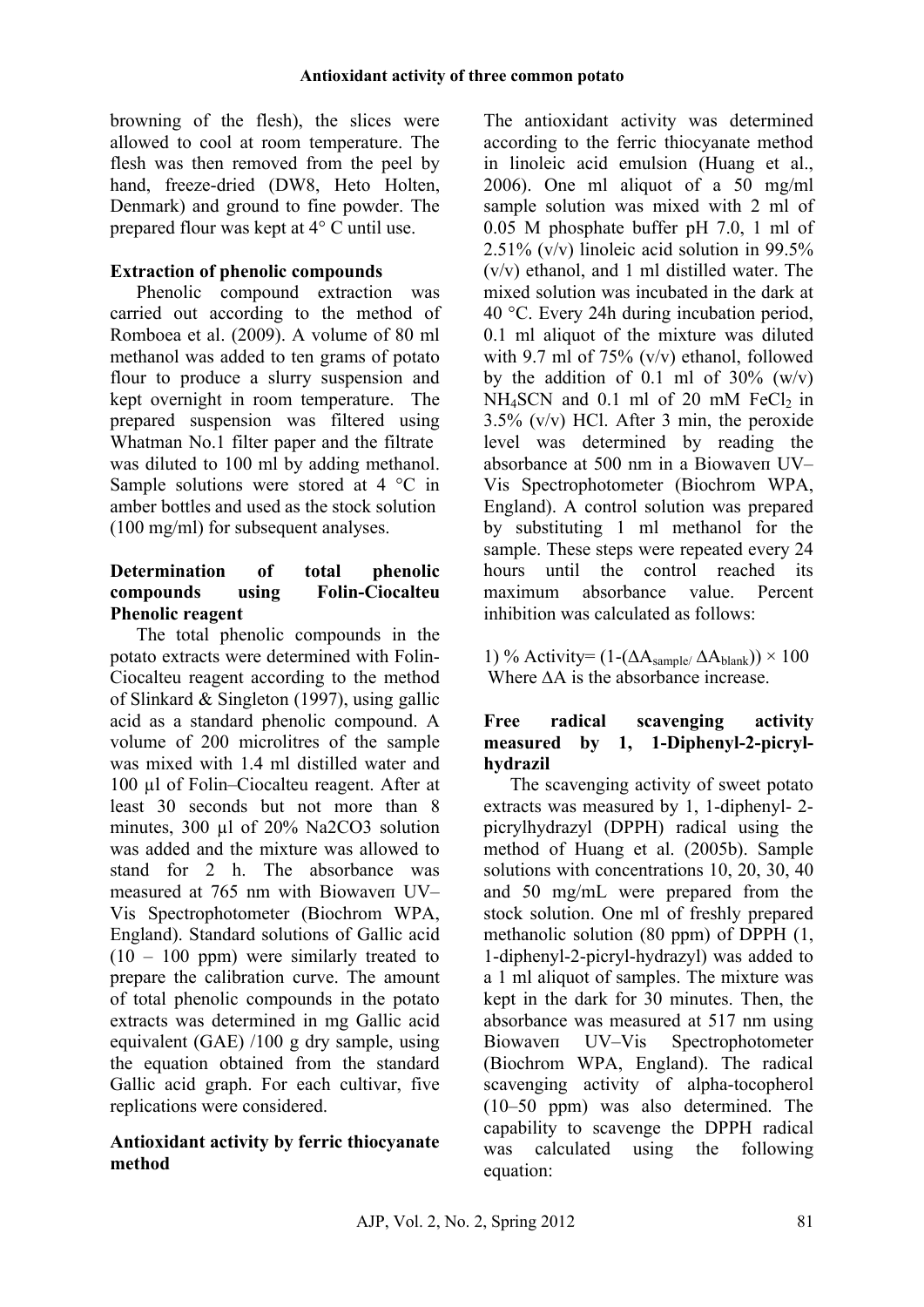2) % Activity =  $(1-(A_{\text{sample}}/A_{\text{blank}})) \times 100$ The  $EC_{50}$  value, which is the sample concentration at 50% activity, was determined by interpolation.

#### **Statistical analysis**

Data were analyzed using univariate analysis of variance and Duncan's multiple range test for post-hoc analyses. Statistical calculations were performed by SAS Statistical Program, (SAS Institute, 1999). p<0.05 was considered statistically significant. Pearson correlation  $(p<0.05)$ tests was used to determine the relationship between total phenolic content and the  $EC_{50}$ values for DPPH radical scavenging activity and antioxidant activity.

### **Results**

#### **Total phenolic content**

The amount of phenolic compounds of three cultivars of potato (Agria, Savalan and Sante) in Iran is listed in table 1 (the data are expressed as mg GAE/100 g sample). Phenolic content ranged from 16.57–36.24 mg GAE/100 g dry sample. There was significant difference among the methanolic extracts of potato cultivars ( $p$  < 0.05) in terms of phenolic content. Among the potato varieties, Savalan had the highest phenolic content followed by Sante and Agria (Table 1).

| Table 1. Total phenolic content of potato samples |  |  |  |  |
|---------------------------------------------------|--|--|--|--|
|---------------------------------------------------|--|--|--|--|

| Cultivar | Total phenolic content (mg gallic acid<br>equivalent/100 g dry sample) <sup>d</sup> |  |
|----------|-------------------------------------------------------------------------------------|--|
| Savalan  | $36.24 \pm 5.87$ <sup>a</sup>                                                       |  |
| Agria    | 16 57 $\pm$ 8 56 °                                                                  |  |
| Sante    | $30.36 \pm 4.93^{\circ}$                                                            |  |

<sup>a–c</sup> These were statistically different ( $p$  < 0.05) d Each value is expressed as the mean±standard deviation  $(n = 5)$ .

#### **Inhibition of linoleic acid oxidation**

The ferric thiocyanate method measures the amount of peroxide produced during the initial stages of oxidation which is the primary product of oxidation (Gülçin et al., 2007). Peroxide reacts with ferrous ion and produces ferric ion. The absorbance of a formed red-colored complex (ferric thiocyanate) is measured every 24 h until the reaction is complete (Elmastas et al., 2006). Inhibition by the methanolic potato extracts at 50 mg dry sample is shown in (Table 2). Savalan had the highest antioxidant activity. However, the difference between the antioxidant activities of the three potato varieties was statistically insignificant (p>0.05). In the present study, methanolic potato extracts had better inhibitory action than alphatocopherol on a µg analyte basis, the latter having an activity of 85.17% at 100 µg.

No significant correlation (r=-0.306, p>0.05) was found between total phenolic content and antioxidant activity of the potato extracts.

| Table 2. Antioxidant activity of potato samples |  |  |
|-------------------------------------------------|--|--|
|                                                 |  |  |

| Cultivar | % Inhibition at 50<br>mg/mL   | $EC_{50}$ value (mg/mL<br>sample, dry asis) <sup>d</sup> |
|----------|-------------------------------|----------------------------------------------------------|
| Savalan  | 94.10 $\pm$ 1.89 <sup>a</sup> | $41.815 -$ <sup>c</sup>                                  |
| Agria    | 92.89 $\pm$ 1.23 $^{\rm a}$   | $58.195^{\rm a}$                                         |
| Sante    | $91.36 \pm 4.93^{\circ}$      | $47.76^{b}$                                              |

<sup>a-c</sup> These were not statistically different  $(p>0.05)$ <sup>d</sup> Each value is expressed as the mean±standard deviation ( $n = 5$ ).

#### **DPPH radical scavenging activity**

The stable free radical DPPH has been widely used to test the free radicalscavenging ability of various dietary antioxidants (Brand-Williams et al., 1995). The reduction capability of the DPPH radical is determined by the decrease in its absorbance at 517 nm, induced by antioxidants (Elmastas et al., 2006; Singh & Rajini, 2004). Potato extracts exhibited marked DPPH free radical scavenging activity in a concentration-dependent manner (Figure 1). Antioxidant activity was evaluated with  $EC_{50}$  values, the concentration at which radical scavenging activity is 50%. The range of  $EC_{50}$  values of the analyzed potato varieties was 41.815– 58.195 mg/ml dry sample. Savalan had the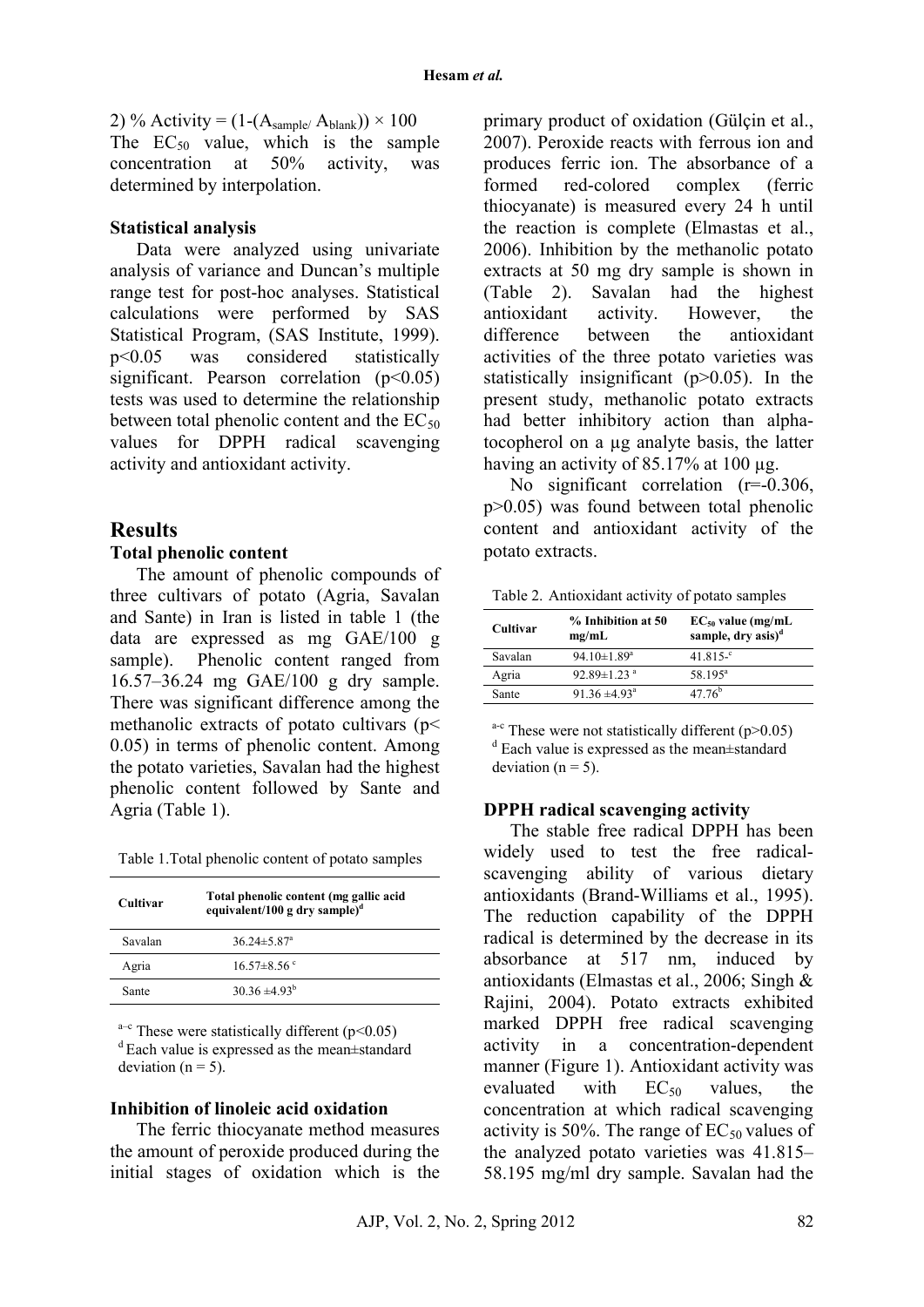highest scavenging activity, while Agria had the lowest. The  $EC_{50}$  for three potato extracts were significantly different (p<0.05) in terms of radical scavenging activity.



Figure 1. DPPH radical scavenging activity of methanolic potato extracts. Values are means of five trials.

The radical scavenging activity of two potato samples (Savalan & Sante), on mg phenolic content basis, was higher than that of α tocopherol. A significant negative correlation ( $r=0.856$ ,  $p<0.01$ ) for phenolic content and  $EC_{50}$  values was observed in potato varieties.

## **Discussion**

Phenolic content ranged from 16.57– 36.24 mg GAE/100 g dry sample. Significant difference among varieties may be attributed to genotypes and harvest location which influence the accumulation of phenolic compounds by synthesizing different quantities and/or types of phenolics (Shahidi and Naczk, 1995; Romboao et al., 2009).

Al-Saikhan et al. (1995) reported that potato contains 11.41-27.47 mg GAE/100g, while, Karadeniz et al. (2005) reported a phenolic content of 553±102.5 mg catechin/kg fresh weight (32.44-6.07 mg GAE/100 g). The amount of phenolic content in Philippians potatoes ranged 34- 55 mg GAE/100 g dry matter (Rumbaoa et al., 2009). Higher values for phenolic content of potato were obtained by Kaur & Kapoor (2002) and Vinson et al. (1998),

231.46-9.73 mg GAE/100 g and 100.37- 66.35 mg GAE/100 g, respectively. Some important factors such as sample treatment and extraction condition will affect the phenolic content of potato. Using of vigorous extraction methods, including homogenization, heating and hydrolysis, leads to higher yield according to literatures (Huang et al., 2005b, Vinson et al., 1998; Kaur & Kapoor, 2002). Mohagheghi samarin et al. (2008) found that ultrasound can increase the yield of phenolic content extraction in potato peel. Vinson et al. (1998) estimated the amount of conjugated phenolics in potato at 57.9±13.4%. Higher yield of total phenolic content in the extract of Agria cultivar by Hamouz et al. (2007) relative to our study may be because of using ultrasound and vigorous shaking over the extraction period and also the condition and locality that their plant has been grown. However the data obtained from this study for total phenolic content of Agria cultivar is comparable to that of Reddivari et al. (2007).

The amount of antioxidant activity of methanolic extracts of potatoes in our study was between 92.89±1.23% and 94.10±1.89%. Rumbaoa et al. (2008) ranged antioxidant activity of Philippine potato varieties from 93.5±1.7 to 95.4±2.2% (by the same method of our article). Al-Saikhan et al. (1995) obtained antioxidant activity between 65.2% and 89.2% at 30 mg sample for yellow and white-fleshed varieties of potato. Activity of ethanolic and aqueous potato extract at 40 mg is 62.3% and 62.5%, respectively (Kaur & Kapoor, 2002).

Antioxidant activity of potato peel (Raja cultivar) was 31.60-61.91 % ( Mohagheghi samarin et al., 2007 ), which was evaluated on the basis of determination of the oxidative activity of potato peel extracts in refined soybean oil by the Rancimat method and oxidation was periodically assessed by measuring the peroxide and thiobarbituric acid. Karadeniz et al. (2005), on the other hand, reported an activity of 14.2-2.3% at 8 mg sample. Antioxidant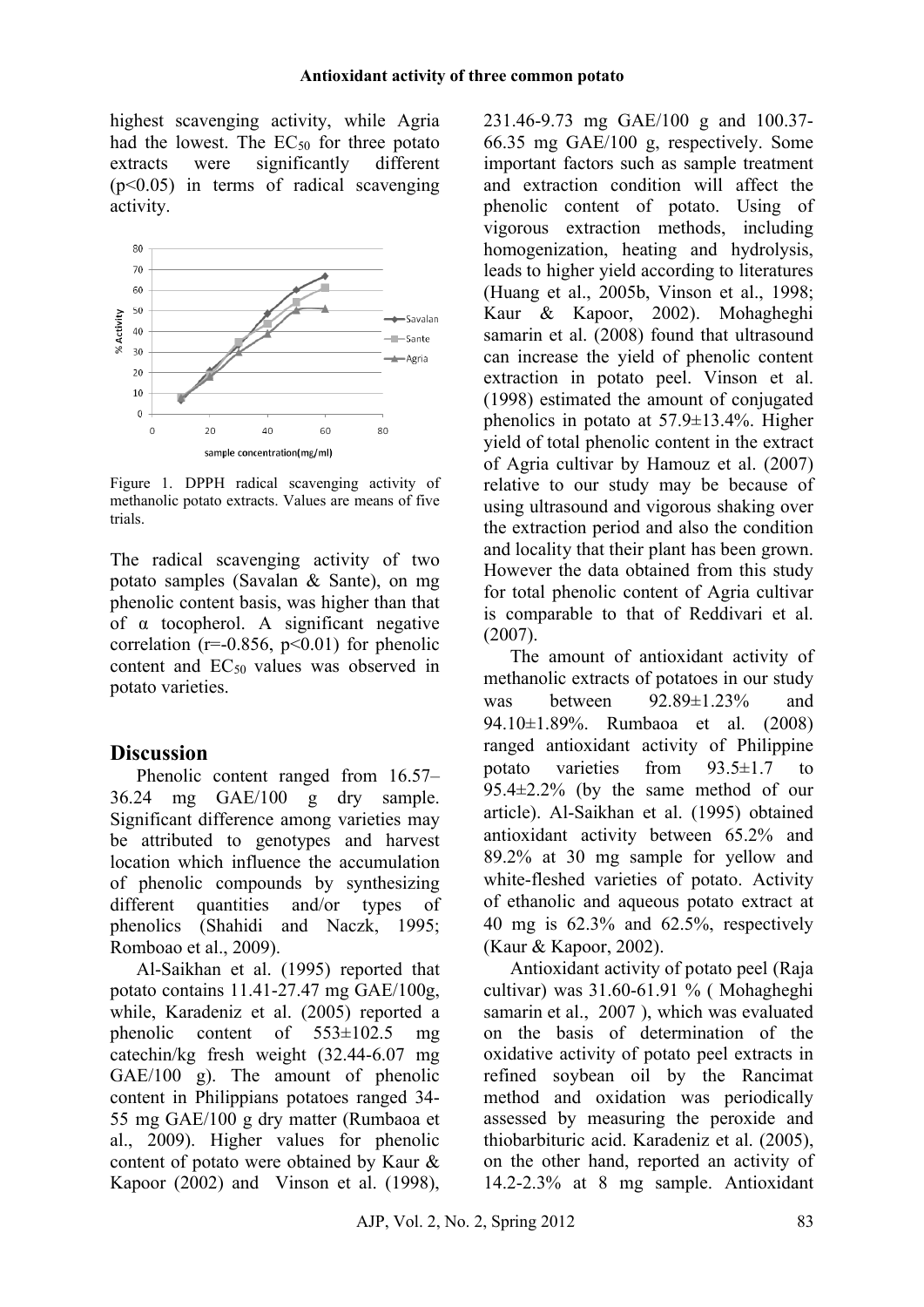activity values also depend strongly on the preparation of sample (leaching, extended steaming, lyophilisation) and the method used (ferric thiocyanate method) (Sulc et al., 2008). Insignificant correlation between total phenolic content and antioxidant activity of the potato extracts shows the presence of other non-phenolic constituents with antioxidative activity such as ascorbic acid in some varieties of potato (Al-Saikhan et al., 1995; Kalt, 2005).

The  $EC_{50}$  for three potato extracts were significantly different. Genotype and growth conditions, such as water availability, light quality and temperature, affect the synthesis and accumulation of phenolic compounds in some parts of the plant, and consequently, antioxidant activity (Reyes, 2005; Kalt, 2005). A significant negative correlation for phenolic content and  $EC_{50}$  values was observed in potato varieties, indicating that these phenolic compounds may contribute directly to the radical scavenging activity. This is consistent with the results of a similar study by Nara et al. (2006) and Reyes (2005) that reported correlation between phenolic content and antioxidant activity against free radicals.

From our study it could be concluded that, metanolic extracts of three potato cultivars are able to inhibit the oxidation process. The correlation between total phenolic content and DPPH radical scavenging activity indicates that phenolic compounds are responsible for antiradical activity. Evaluating the antioxidant activity of other potato cultivars in Iran is recommended.

#### **Acknowledgement**

We wish to acknowledge the support of the Potato Research Biotechnology Department, university of Isfahan, for providing facilities, and the provision of samples and the identification and confirmation of sample cultivars. Appreciation is also gratefully extended to Mr. M. Javad Hesami of the department of biotechnology, faculty of new science and

technologies and Mr. H. Bidram for their guidance.

## **References**

- A1-Saikhan MS, Howard LR, Miller JC. 1995. Antioxidant activity and total phenolics in different genotypes of potato (*Solanum tuberosum* L.). J Food Sci, 60:341-343.
- A1-Saikhan MS. 2000. Dissertation title. Antioxidants, proteins, and carotenoids in potato (*Solanum tuberosum* L.). College Station, Texas A&M University, USA.
- Arai u, Watanabe S, Kimira M, Shimoi k, Mochizuki R, Kinae N. 2000. Dietary intakes of flavonols, flavones and isoflavones by Japanese women and the inverse correlation between quercetin intake and plasma LDL cholesterol concentration. J Nutr, 130: 22432250.
- Brand-Williams W, Cuvelier ME, Berset C. 1995. Use of free radical method to evaluate antioxidant activity. Lebensm Wiss.Technol, 28: 25-30.
- Brown CR. 2005. Antioxidants in potato. Amer J Potato Res, 82:163-172.
- Cao G, Sofic E, Prio RL. 1996. Antioxidant capacity of tea and common vegetables. J Agri Food Chem, 44: 3426-3431.
- Elmastas M, Gulcin I, Isildak O, Kufrevioglu OI, Ibaoglu K, Aboul-Enein HY. (2006). Radical scavenging activity and antioxidant capacity of bay leaf extracts. Iran J Chem Soci, 3: 258-266.
- Friedman, M. 1997. Chemistry, biochemistry, and dietary role of potato polyphenols: A review. J Agric Food Chem, 45:1523-1540.
- Gomes CA, da Cruz, TG, Andrade JL, Milhazes N, Borges F, Marques MP. 2003. Anticancer activity of phenolic acids of natural or synthetic origin: A structureactivity study. J Med Chem, 46: 5395-5401.
- Gülçin I, Elias R, Gepdiremen A, Boyer L, Köksal E. 2007. Comparative study on the antioxidant activity of fringe tree (*Chionanthus virginicus* L.) extracts. Afr J Biotechnol, 6: 410-418.
- Halvorsen BL, Holte K, Myhrstad MCW, Barikmo I, Hvattum E, Remberg SF, Wold A, Haffner K, Baugerod H, Andersen LF, Moskaug JO, Jacobs Jr DR, Blomhoff R. 2002. A systematic screening of total antioxidants in dietary plants. J Nut, 132: 461-471.